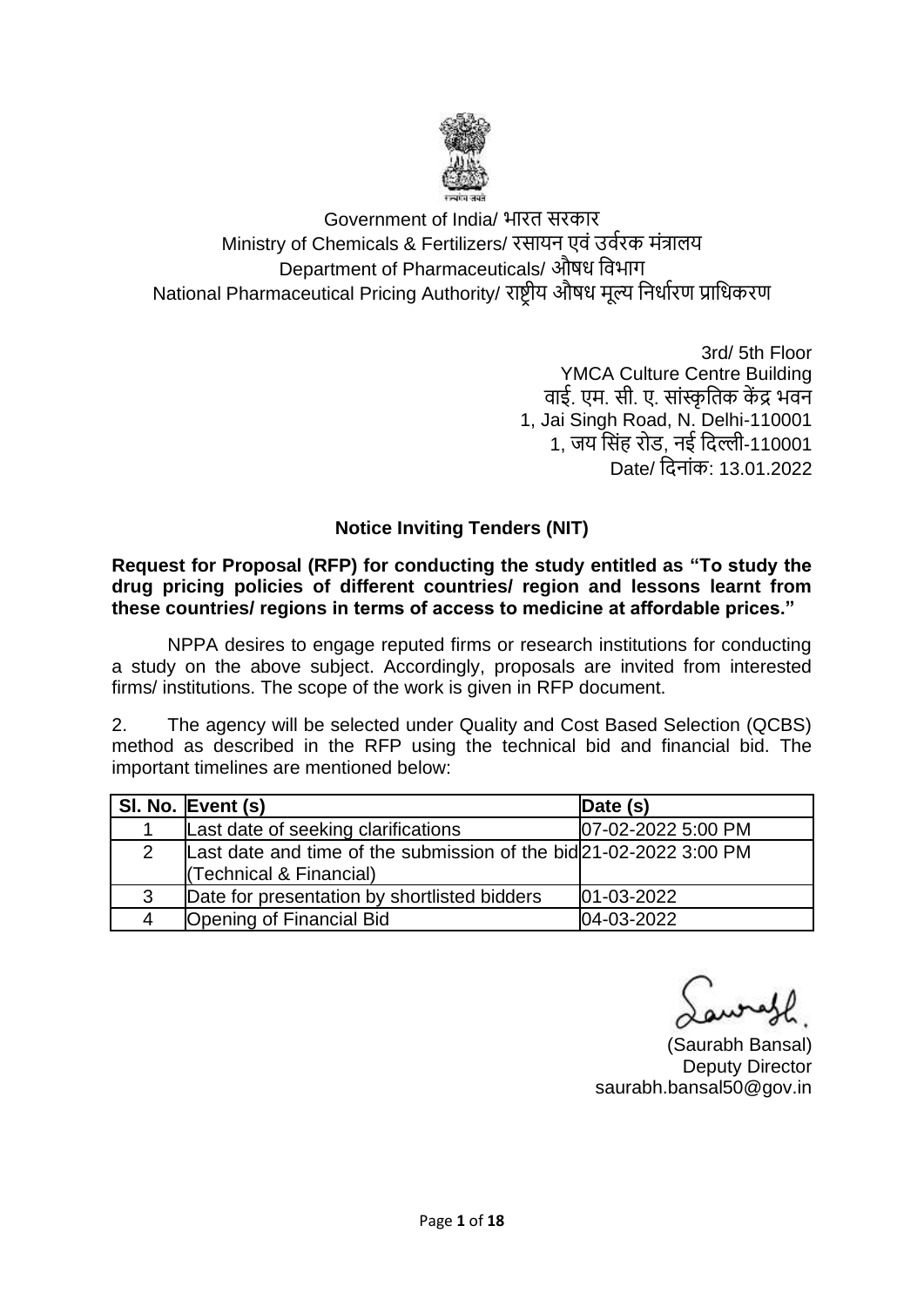**Request for Proposal (RFP)**

**For**

**"To study the drug pricing policies of different countries/ region and lessons learnt from these countries/ regions in terms of access to medicine at affordable prices."**

**Government of India/ भारत सरकार Ministry of Chemicals & Fertilizers/ रसायन एवं उववरक मंत्रालय Department of Pharmaceuticals/ औषध ववभाग National Pharmaceutical Pricing Authority/ राष्ट्रीय औषध मूल्य वनधावरण प्रावधकरण**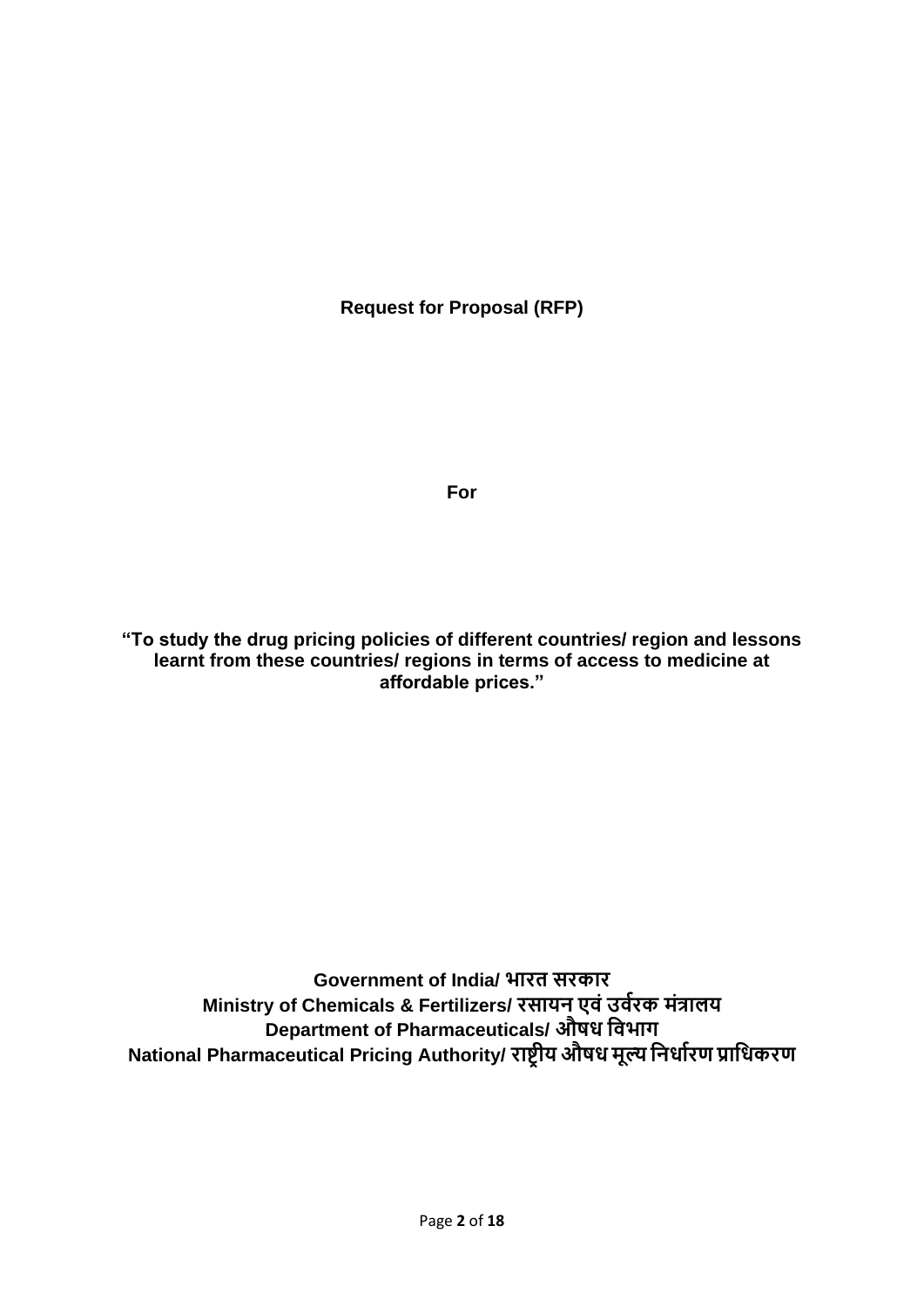## **Table of Contents**

# Contents

| 1. |  |
|----|--|
| 2. |  |
| 3. |  |
| 4. |  |
| 5. |  |
| 6. |  |
| 7. |  |
| 8. |  |
| 9. |  |
|    |  |
|    |  |
|    |  |
|    |  |
|    |  |
|    |  |
|    |  |
|    |  |
|    |  |
|    |  |
|    |  |
|    |  |
|    |  |
|    |  |
|    |  |
|    |  |
|    |  |
|    |  |
|    |  |
|    |  |
|    |  |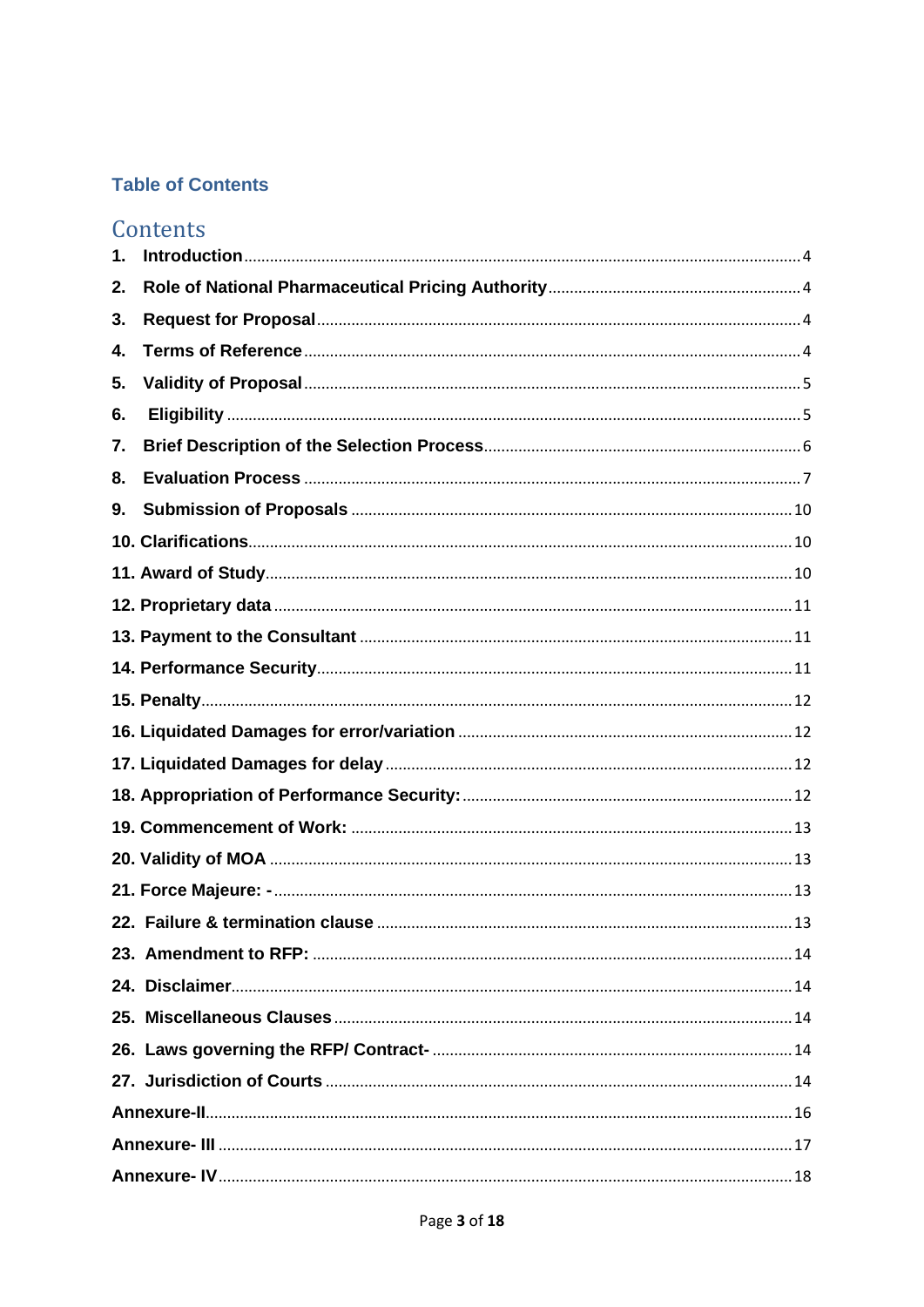### <span id="page-3-0"></span>**1. Introduction**

National Pharmaceutical Pricing Authority (NPPA) was established through a Government of India Resolution dated 29th August, 1997 as an independent body of experts for price control of essential and life saving medicines. NPPA implements the National Pharmaceutical Pricing Policy, 2012 and the Drugs (Price Control) Orders issued by the Department of Pharmaceuticals (DoP) under the Essential Commodities Act, 1955.

### <span id="page-3-1"></span>**2. Role of National Pharmaceutical Pricing Authority**

- a) To implement and enforce the provisions of the Drugs (Prices Control) Order in accordance with the powers delegated to it.
- b) To deal with all legal matters arising out of the decisions of the Authority.
- c) To monitor the availability of drugs, identify shortages, if any, and to take remedial steps.
- d) To collect/ maintain data on production, exports and imports, market share of individual companies, profitability of companies etc., for bulk drugs and formulations.
- e) To undertake and/ or sponsor relevant studies in respect of pricing of drugs/ pharmaceuticals.
- f) To recruit/ appoint the officers and other staff members of the Authority, as per rules and procedures laid down by the Government.
- g) To render advice to the Central Government on changes/ revisions in the drug policy.
- h) To render assistance to the Central Government in the parliamentary matters relating to the drug pricing.

### <span id="page-3-2"></span>**3. Request for Proposal**

#### **3.1. Schedule and Critical Dates (Tentative):**

3.1.1. The tentative schedule and critical dates related to this RFP are shown below:

| SI. No. Event (s)                                                                             | Date $(s)$         |
|-----------------------------------------------------------------------------------------------|--------------------|
| Last date of seeking clarifications                                                           | 07-02-2022 5:00 PM |
| Last date and time of the submission of the bid 21-02-2022 3:00 PM<br>(Technical & Financial) |                    |
| Date for presentation by shortlisted bidders                                                  | $ 01 - 03 - 2022 $ |
| <b>Opening of Financial Bid</b>                                                               | 04-03-2022         |

3.1.2. The NPPA reserves the right to amend the RFP, tentative schedule and critical dates. It is the sole responsibility of prospective bidders to go through the website of NPPA from time to time for any updated information.

### <span id="page-3-3"></span>**4. Terms of Reference**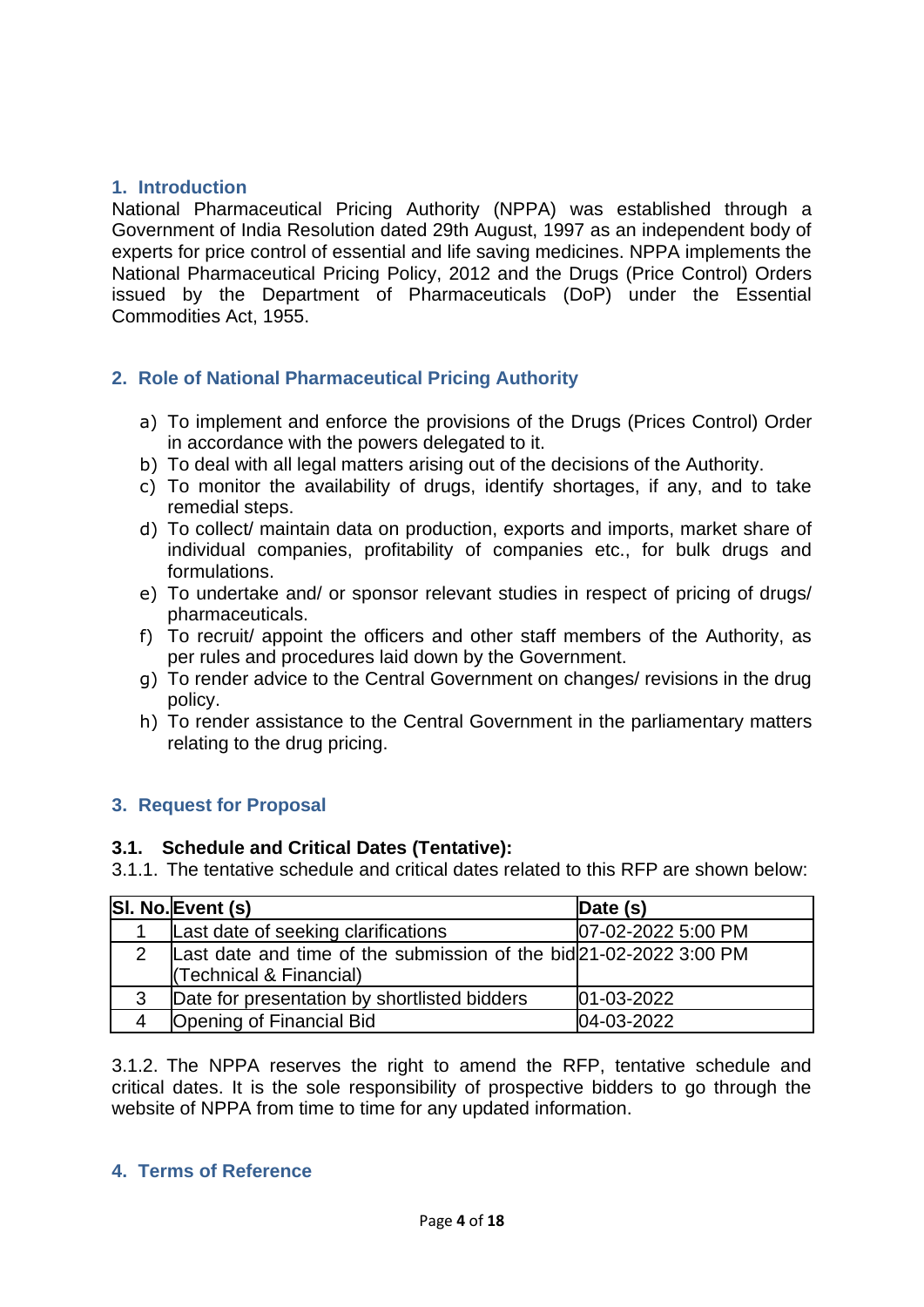### **4.1. Objectives of the Assessment Studies**

- a) To understand the drug pricing methodology adopted in the international market
- b) To understand the lessons learnt/ best practices from various countries/region in terms of availability and affordability of medicine.

### **4.2. Scope of work**

- a) To study regulatory policy/framework on drug pricing of at least ten countries/region and to identify best practices/ lessons learnt.
- b) To study the operational implementation of the drug pricing policies in different countries and to identify best practices/ lessons learnt.
- c) To study other policy aspects that impact availability and affordability of medicine in these countries.
- d) The minimum ten countries/region that should be covered are Sri Lanka, Bangladesh, China, EU, UK, Australia, USA, Brazil, South Africa, and Thailand.

### **4.3. Methodology**

The methodology given below is indicative and bidders have the flexibility to supplement this.

- a) The study will be primarily based on secondary sources of data and other information available in public domain.
- b) Interviews/ focus group discussions (FGDs) with foreign missions, relevant trade and industry associations, drug exporters, foreign manufacturers to elicit their feedback/ views.

#### **4.4. Deliverables of the Study**

4.4.1. 20 (Twenty) copies of the report shall be submitted along with digital copy. The report shall be prepared in multicolour format and physical copies shall be in multicolour and book bound form.

#### **4.5. Timeframe:**

4.5.1. The final report shall be submitted in 4 months. Besides this, quarterly progress shall be submitted by the applicant till the final submission of the report. The report shall be considered as final, only when it has been accepted by NPPA.

### **OTHER TERMS & CONDITIONS**

#### <span id="page-4-0"></span>**5. Validity of Proposal**

**5.1.** The proposal should be valid for a period not less than ninety (90) days from the due date for receiving the proposal.

#### <span id="page-4-1"></span>**6. Eligibility**

**6.1.** The firm/ expert institution shall fulfill the following eligibility conditions for participating in the bidding process. The Bidders should enclose documentary evidence for fulfilling the eligibility condition, as under: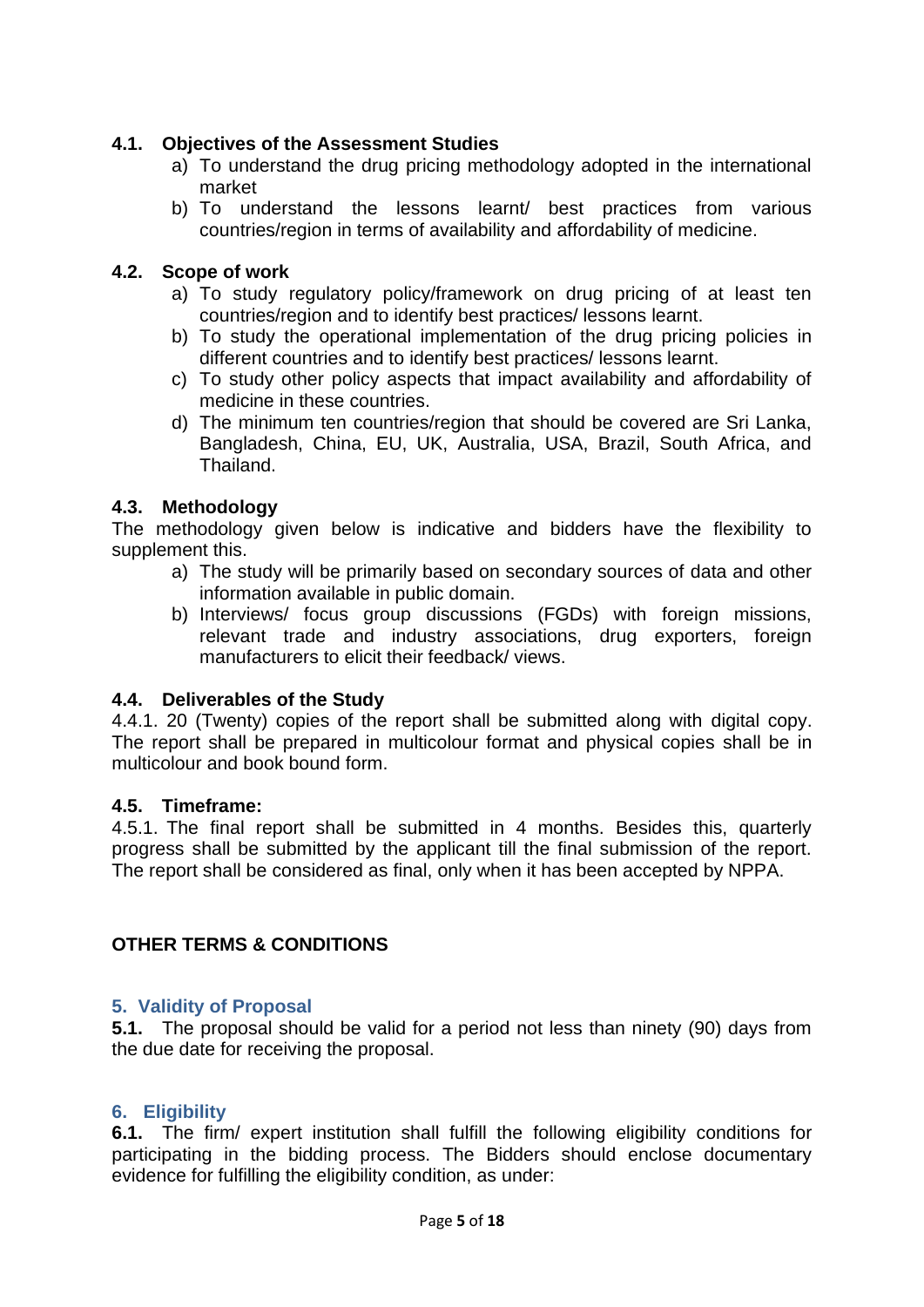6.1.1. The agency should have qualified personnel capable of executing responsibilities required for completing the work / job detailed through this document.

6.1.2. The agency should have relevant experience in conducting studies/ research in pricing regulation of pharmaceutical products and medical devices or related subjects.

6.1.3. The agency must have a minimum average annual turnover of Rs. 3.00 Crore during the last three financial years (2018-19, 2019-20 and 2020-21) and the entity should not have incurred losses in last three years. Last three years' Audited Financial Statements shall be submitted.

6.1.4. The agency should not be blacklisted by any Ministry/ Dept. of GOI/State Governments/ Organizations/ Undertaking (self-declaration on letter head);

6.1.5. The applicant should have GST registration and should be income tax assessee with valid GST registration and valid PAN Number.

6.1.6. The Bidder should have Head Office or a Local office located in Delhi or NCR which has been operational for the last three years or more.

6.1.7. However, conditions at 6.1.3, 6.1.5 and 6.1.6 shall not be applicable to government academic/ research institutions.

6.1.8. The technical bids will be screened on the basis of the above essential eligibility criteria. Proposals not complying with eligibility conditions shall be summarily rejected.

**6.2.** To demonstrate eligibility as well as other aspects to be scored against in the Technical Criteria related to experience, the bidder needs to submit copy of Contract / Work Orders along with completion certificate indicating the details of previous assignment completed, value of assignment / assignment in process date and year of award. Self-certified documents may be considered at the sole discretion of the Committee.

### <span id="page-5-0"></span>**7. Brief Description of the Selection Process**

#### **7.1. Process**

7.1.1. The Agency will be selected on the basis of Quality and Cost Based Selection (QCBS). A two-stage selection process will be adopted in evaluating the Proposals. The bidders have to submit their best technical and financial proposals in separate envelopes.

7.1.2. In the first stage, a technical evaluation will be carried out on the basis of response parameters laid down in the RFP and technical marks shall be awarded. The minimum technical marks to qualify for next stage shall be 50%.

7.1.3. In the second stage, Price bids of qualified bidders shall be opened and financial marks shall be awarded.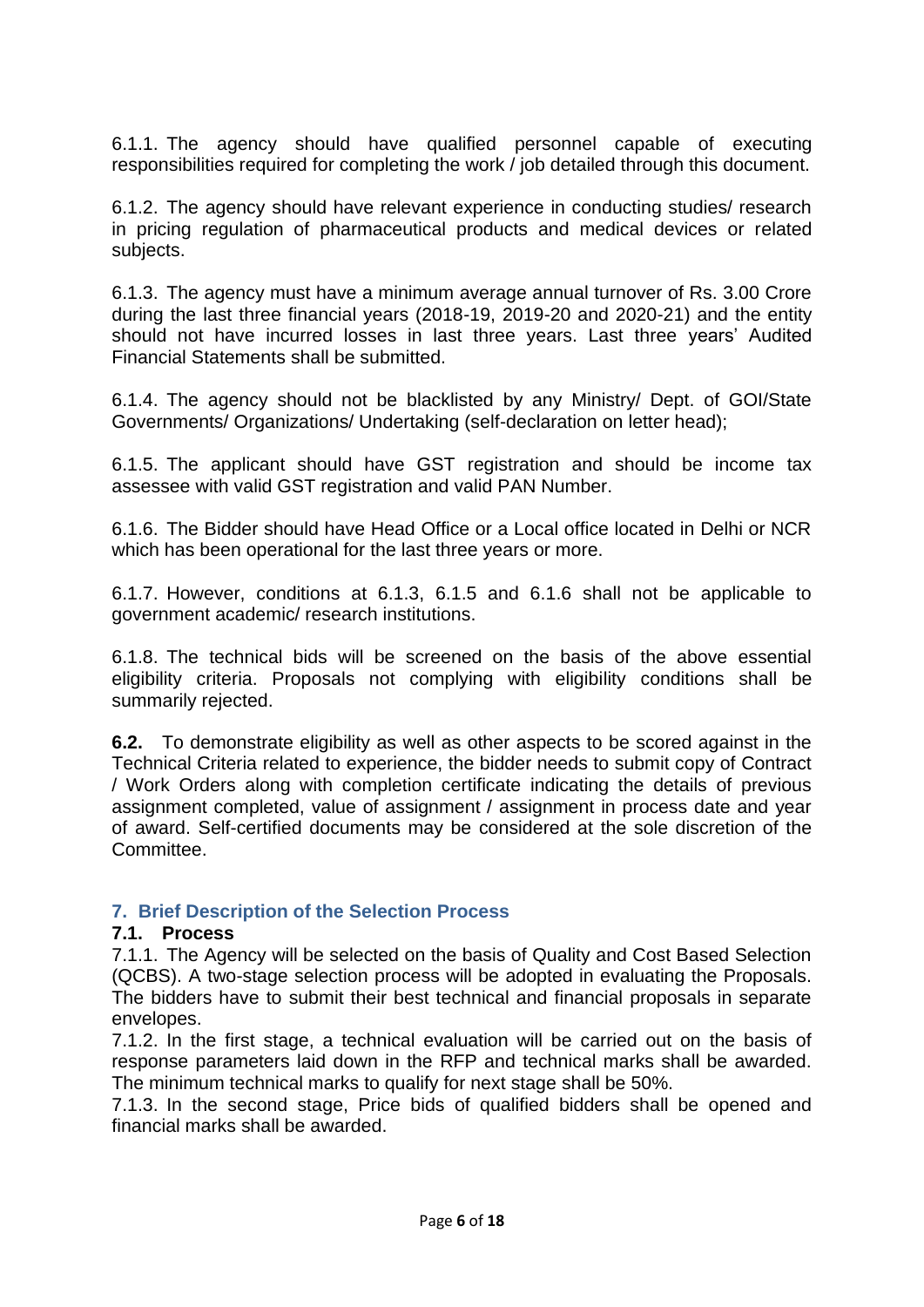7.1.4. A composite score shall be prepared by giving 70% weight to the technical Score and 30% weight to the financial score and selection shall be done on the basis of composite score.

### **7.2. Right to reject any or all Proposals**

7.2.1. Notwithstanding anything contained in this RFP, the NPPA reserves the right to accept or reject any proposal and to annul the selection process and reject all proposals, at any time without any liability or any obligation for such acceptance, rejection, or annulment, and without assigning any reasons thereof. NPPA reserves the right to reject any Proposal if:

- a) At any time, a material misrepresentation is made or uncovered; or,
- b) The Consultant/ Institution do not provide, within the time specified by the NPPA, the supplemental information sought by the NPPA for evaluation of the Proposal.

### <span id="page-6-0"></span>**8. Evaluation Process**

8.1.1. Prior to evaluation of proposals, NPPA will determine whether each Proposal is responsive to the requirements of the RFP. A Proposal shall be considered responsive only if:

- a) it is received in the specified format;
- b) it is received by the due date including any extension thereof;
- c) it contains all the information (complete in all respects) as requested in the RFP;
- d) it does not contain any condition or qualification;
- e) the bidder has deposited Rs. 50,000/- (Rupees Fifty Thousand Only) as Earnest Money Deposit (EMD) before due date.
- f) it is not non-responsive in terms hereof.

8.1.2. The NPPA reserves the right to reject any proposal, which is non-responsive and no request for alteration, modification, substitution, or withdrawal shall be entertained by the NPPA in respect of such Proposals.

8.1.3. NPPA will examine whether the bidder fulfils the eligibility conditions as mentioned at Para 6 above. Thereafter, a duly constituted Evaluation cum Selection Committee will scrutinize and evaluate the technical bids for giving technical marks. The Technical Evaluation will be in the following format.

| SI.            | <b>Parameters</b>                               | Max.         | <b>Sub-parameter and Marks</b>      |
|----------------|-------------------------------------------------|--------------|-------------------------------------|
|                |                                                 | <b>Marks</b> |                                     |
|                | entity/<br><b>Experience of</b><br>the          |              | Number of years- Marks              |
|                | <b>Group</b>                                    | 20           | Up to 5 years $-6$ marks            |
|                | number<br>Total<br>of<br>years<br>establishment |              | $5-10$ years- 15 marks              |
|                |                                                 |              | More than 10 years- 20 marks        |
|                | Experience of team in studies/                  |              | No. of studies/research- Marks      |
| $\overline{2}$ | research in Regulatory policy                   |              | Up to 2-5 Marks                     |
|                | on Drug Pricing                                 | 20           | 2 to 4 - 10 Marks                   |
|                |                                                 |              | More than 5 - 20 Marks              |
| З              | <b>Presentation on methodology</b>              | 60           | Marks will be awarded by Evaluation |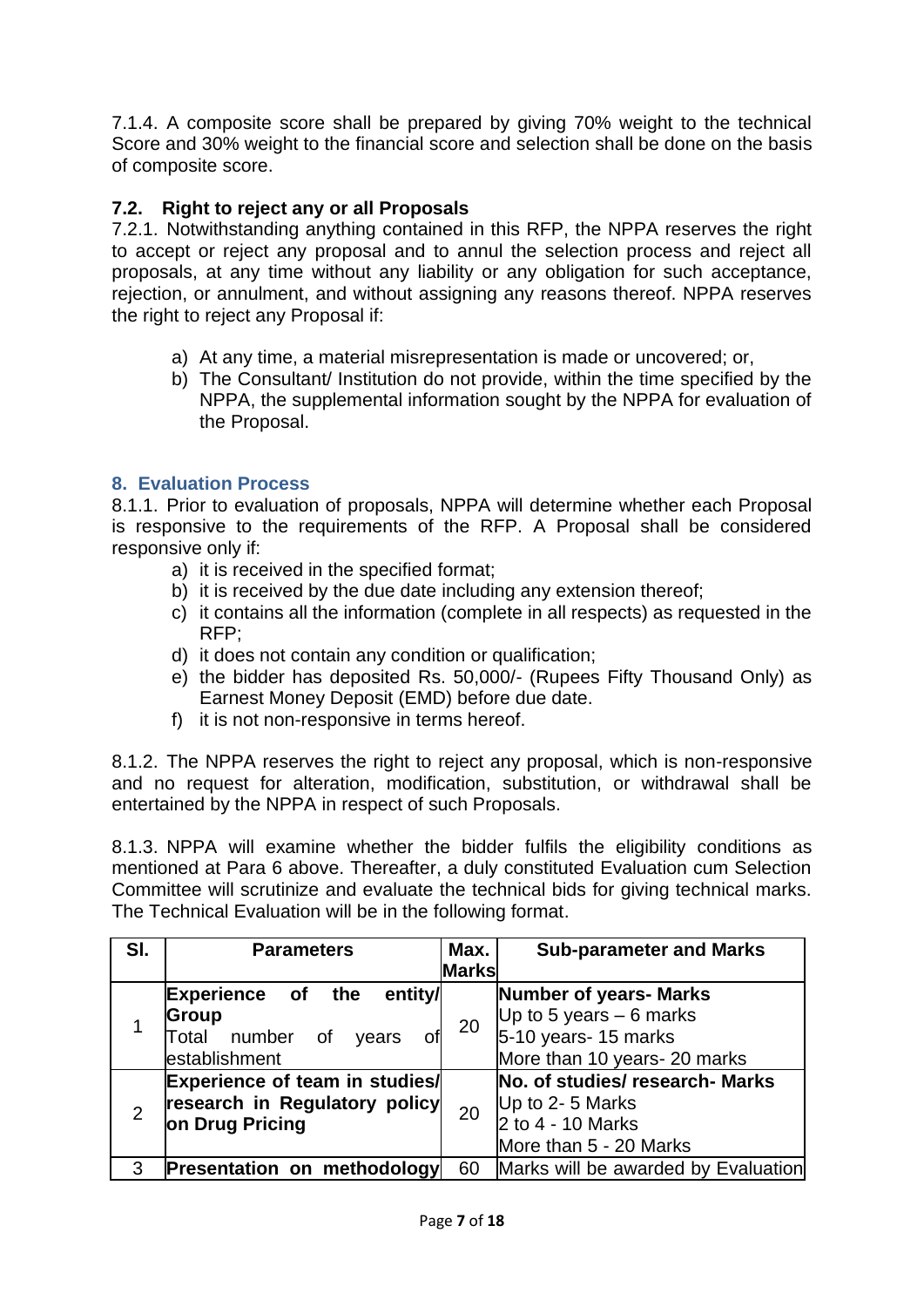8.1.4. The presentation shall contain a brief about the team leader and team which will execute the assignment, their prior experience (especially drug pricing policy related if any), methodology and plan to execute the assignment, capability and capacity to execute the assignment to the satisfaction of NPPA in the provided time frame.

8.1.5. To claim the above marks, the bidder needs to submit copy of Contract / Work Orders along with completion certificate indicating the details of previous assignment completed, value of assignment / assignment in process date and year of award, Copy of research papers etc. Self-certified documents may be considered at the sole discretion of the Committee.

8.1.6. **Calculation of Technical Score (TS):** The bidder who secures maximum marks shall be given a technical score of 100. The technical scores of other Bidders for the assignment shall be computed as follows:

| Technical score (TS) of bidder A= | Marks secured by bidder A<br>100X<br><b>Highest Marks secured</b> |
|-----------------------------------|-------------------------------------------------------------------|
|                                   |                                                                   |

**Illustration:** Suppose Bidder A, B and C scores 90, 80 and 70 marks. Their technical scores (TS) will be calculated as under:

| Bidder A        | $100X$ 90/90 = 100   |
|-----------------|----------------------|
| <b>Bidder B</b> | $100X$ 80/90 = 88.88 |
| Bidder C        | $100X70/90 = 77.78$  |

As illustrated in Table, technical scores (TS) of Bidder A, B and C will be 100, 88.88 and 77.78 respectively.

8.1.7. **Financial Bid Evaluation:** Following are to be noted for financial bids:

- The financial bid shall be a lump sum bid inclusive of all expenses. GST is excluded.
- Applicable GST will be reimbursed on actual basis.
- The Financial proposals shall be evaluated on the basis of total lump sum charges offered by the bidder. Any monetary figure in decimal shall be rounded off to the nearest INR.
- In cases of discrepancy between the prices quoted in words and in figures, lower of the two shall be considered. For any other calculation/ summation error etc. the bid may be rejected.

8.1.8. **Calculation of Financial Score (FS):** Bidder submitting the lowest financial bid (Lowest Quote in INR) will be given a financial score of 100. The financial scores of other bidders for the assignment shall be computed as follows: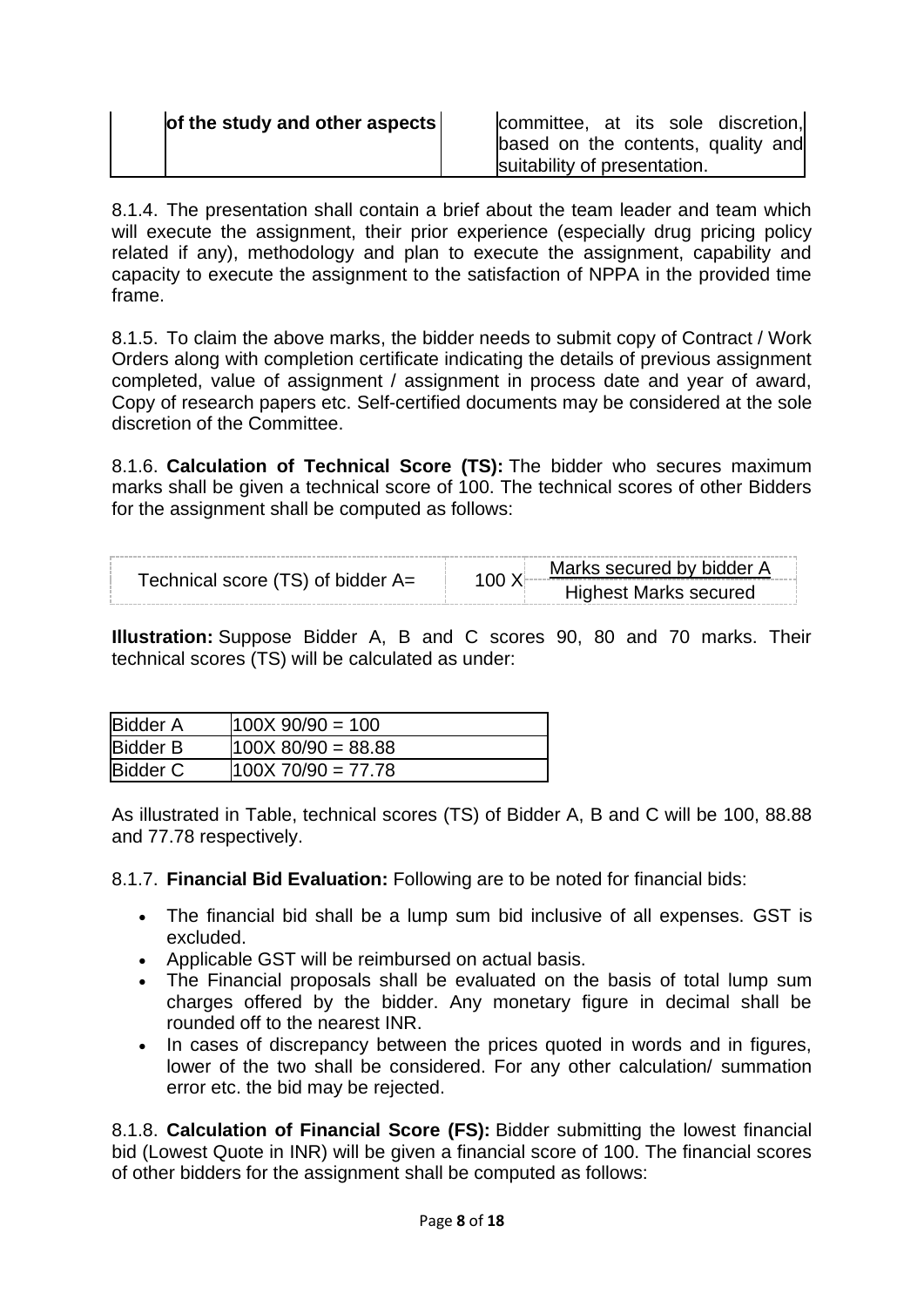|                                                | Lowest Quote in INR             |
|------------------------------------------------|---------------------------------|
| Financial Score (FS) of bidder $A = \{100\}$ X |                                 |
|                                                | Offer quoted by bidder A in INR |

**Illustration:** Suppose Bidder A, B and C quotes Rs. 8500, 8000 and 7000 for the assignment. Their financial scores (FS) will be calculated as under:

| <b>Bidder A</b> | $100X$ 7000/8500 = 82.35 |  |
|-----------------|--------------------------|--|
| <b>Bidder B</b> | $100X$ 7000/8000 = 87.50 |  |
| <b>Bidder C</b> | $100X$ 7000/7000 = 100   |  |

As illustrated in Table, financial scores (FS) of Bidder A, B and C will be 82.35, 87.50 and 100 respectively.

8.1.9. **Weightage for technical and financial Scores**: Bids will be evaluated as per Quality and Cost Based Selection (QCBS) System. The weightage for technical and financial scores will be 70% and 30% respectively.

8.1.10. **Calculation of Combined Score (CS):** A combined score will be calculated as under:

 $CS = 70\%$ \* TS + 30%\* FS

**Illustration:** Suppose Bidder A, B and C quotes Rs. 8500, 8000 and 7000 for the assignment. Their Combined scores (CS) will be calculated as under:

|                 | TS     | <b>Weighted TS</b><br>$(A*70%)$ | <b>FS</b> | <b>Weighted FS</b><br>$(C*30%)$ | $\mathsf{CS}\phantom{0}$ | <b>Result</b>  |
|-----------------|--------|---------------------------------|-----------|---------------------------------|--------------------------|----------------|
|                 | 'A)    | 'B)                             | (C)       | (D)                             | (B+D)                    |                |
| <b>Bidder A</b> | 100.00 | 70.00                           | 82.35     | 24.71                           | 94.71                    | H1             |
| <b>Bidder B</b> | 88.88  | 62.22                           | 87.50     | 26.25                           | 88.47                    | H <sub>2</sub> |
| <b>Bidder C</b> | 77.78  | 54.45                           | 100       | 30.00                           | 84.45                    | H3             |

### **Table**

As illustrated in Table-5, Combined Score (CS) of Bidder A, B and C will be 94.71, 88.47 and 84.45 respectively.

8.1.11 The bidder obtaining the highest Combined Score in evaluation of technical and financial bid as per para above will be ranked as H-1 bidder. Bidders securing lesser Combined Scores will be ranked as H-2 bidder, H- 3 bidder etc. in the order of their Combined Score. Bidder securing highest Combined Score and ranked H- 1 shall be recommended for award of contract.

8.1.12. NPPA will follow the internal procedure for necessary approvals and thereafter proceed with notification of award of contract. After issuance of Letter of Award (LoA) of contract to the Selected Applicant, it shall, within 7 (seven) days of the receipt of LoA, sign and return the LoA to NPPA.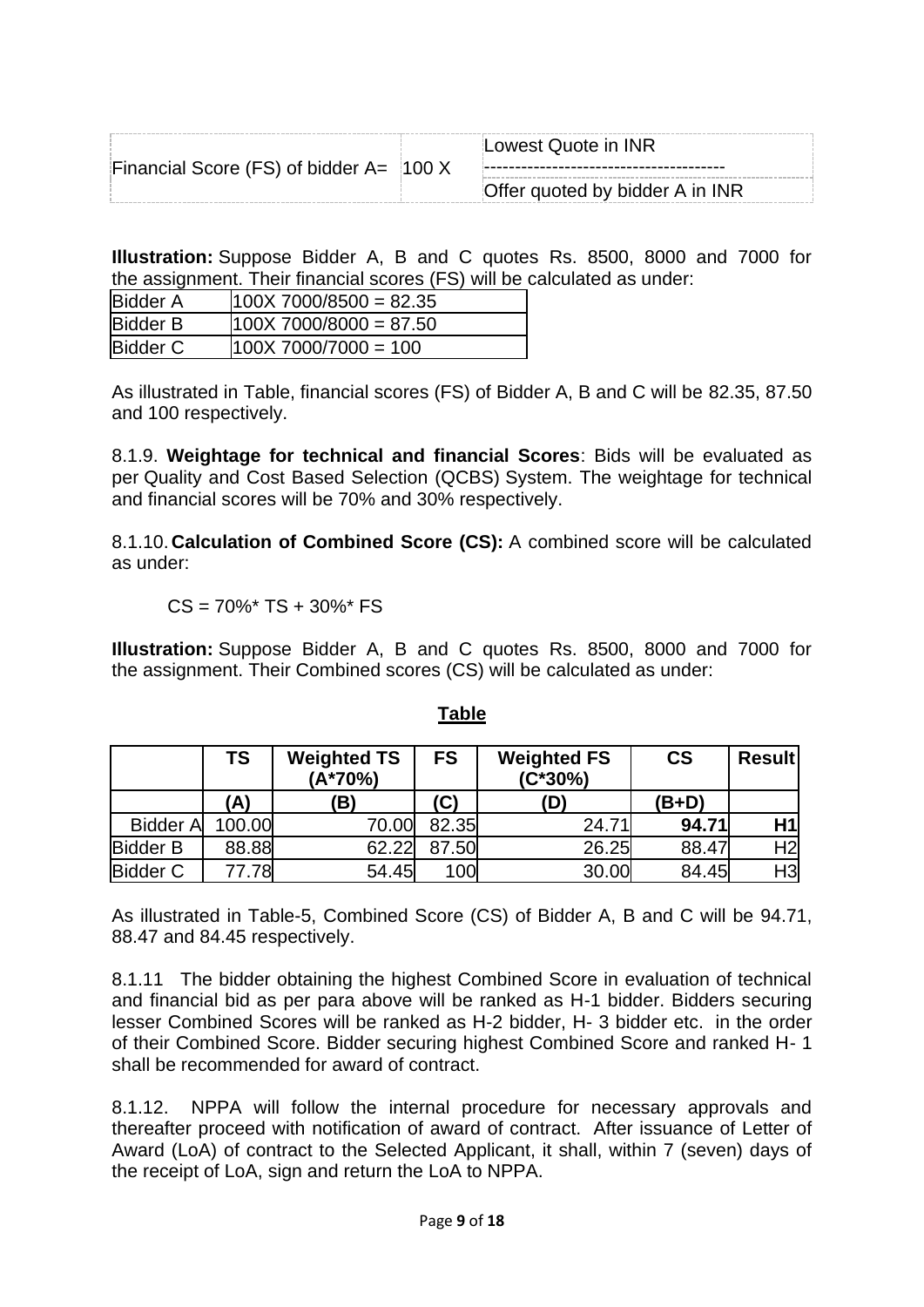### <span id="page-9-0"></span>**9. Submission of Proposals**

9.1.1. The Proposal shall be submitted physically or by Registered post only as per the time schedule mentioned elsewhere in this document, with duly signed copies of the requisite documents as detailed below:

- a) Demand Draft of EMD of Rs. 50,000/-
- b) The Technical Proposal as per the format given in **Annexure-I** in support of years of experience and number of such studies conducted;
- c) The Financial Proposal as per the format given in **Annexure-II**
- d) General description of Team as per **Annexure-III;**
- e) Copy of Tender Acceptance Letter (**Annexure-IV**);
- f) The proposed Concept and Plan for conducting the study
- g) Copy of GST Registration Number & Income tax PAN.
- h) Self-certified letter of not being blacklisted by any Government agency.

9.1.2. **Financial Bid:** While submitting the Financial Proposal, the firm shall ensure that all the costs associated with the assignment shall be included in the Financial Proposal. These shall normally cover remuneration for all the Personnel, accommodation, travelling, printing of documents, taxes etc. The total amount indicated in the Financial Proposal shall be without any condition attached or subject to any assumption, and shall be final and binding. In case any assumption or condition is indicated in the Financial Proposal, it shall be considered non-responsive and liable to be rejected.

9.1.3. Any alteration/ modification in the Proposal or additional information or material supplied subsequent to the due date, unless the same has been expressly sought for by the National Pharmaceutical Pricing Authority, shall not be considered.

#### <span id="page-9-1"></span>**10. Clarifications**

10.1.1. To facilitate evaluation of Proposals, the NPPA may, at its sole discretion, seek clarifications from any Applicant regarding its Proposal. Such clarification(s) shall be provided within the time specified by the NPPA for this purpose. Any request for clarification(s) and all clarification(s) in response thereto shall be in writing. If a Team does not provide clarifications sought above within the specified time, its Proposal shall be liable to be rejected. In case the Proposal is not rejected, the NPPA may proceed to evaluate the Proposal by construing the particulars requiring clarification to the best of its understanding.

10.1.2. The bidders may seek clarification from NPPA by emailing their queries at saurabh.bansal50@gov.in till the last date for seeking such clarifications.

#### <span id="page-9-2"></span>**11. Award of Study**

11.1.1. After selection, a Letter of Award (LoA) shall be issued, in duplicate, by the NPPA to the Selected agency and the agency shall, within 7 (seven) days of the receipt of the LOA, sign and return the duplicate copy of the LOA in acknowledgement thereof. In addition, the successful bidder may be required to sign a separate Memorandum of Agreement (MOA) with the NPPA.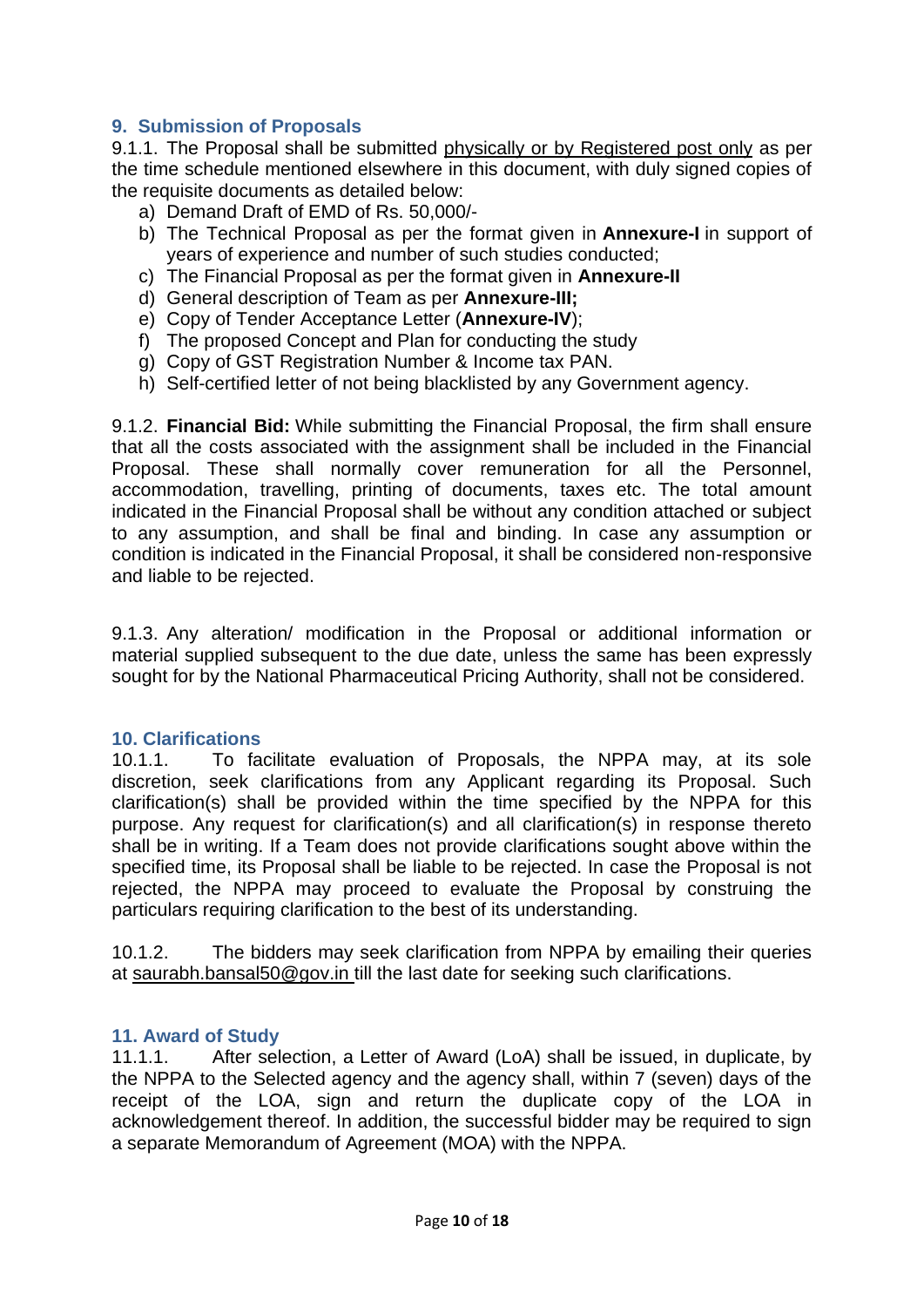### <span id="page-10-0"></span>**12. Proprietary data**

12.1.1. All documents and other information provided by the NPPA or submitted by an agency to the NPPA shall remain or become the property of the National Pharmaceutical Pricing Authority. Firms are to treat all information as strictly confidential. The NPPA will not return any Proposal or any information related thereto. All information collected, analyzed, processed, or in whatever manner provided by the Consultant to the NPPA in relation to the Consultancy shall be the property of the National Pharmaceutical Pricing Authority.

#### <span id="page-10-1"></span>**13. Payment to the Consultant**

13.1.1. Billing and payments in respect of the Services shall be made as follows: -

| No. | <b>Work Description</b>                                                                                  | <b>Timeline</b><br>award of work | from Payment (%) |
|-----|----------------------------------------------------------------------------------------------------------|----------------------------------|------------------|
|     | On finalization of methodology & detailed 30 days<br>scope and submission of two reports                 |                                  | 30%              |
| 2   | On completion of desk research and 75 days<br>presentation to NPPA                                       |                                  | 30%              |
| 3   | On completion of the study and submission 120 days<br>of comprehensive report and acceptance<br>thereof. |                                  | 40 %             |

13.1.2. All payments under this Agreement shall be made to the bank account specified by the firm/agency as may be notified to the NPPA by the Consultancy firm. The successful agency will be registered on PFMS (Public Financial Management System) of Controller General of Accounts (CGA) and payments will be made through PFMS only.

#### <span id="page-10-2"></span>**14. Performance Security**

14.1.1. On signing of the LOA, the successful bidder shall provide a performance security equivalent to 10 % (ten percent) of the value of the contract in the form of the bank draft/ demand draft or Bank Guarantee (BG) from a scheduled commercial bank in favour of "Pay & Accounts Officer, NPPA, New Delhi", within 10 days of issue of letter of acceptance (LOA) of proposal. In case performance security is submitted through BG, the same shall remain valid for 60 days beyond the final date of the original contract. This performance security, valid for a period of 60 days beyond completion of all contractual obligations will have to be provided by the successful bidder. The NPPA shall retain the performance security, to be appropriated against breach of this Agreement and/ or for recovery of liquidated damages. The balance amount of the Performance Security shall be returned to the applicant at the end of 60 days after completion of the contract.

14.1.2. In case of the contract being extended, the successful bidder will have to get the BG extended on same terms and conditions for the period of 60 days beyond the final date of the extended contract period, if any.

14.1.3. Performance Security would be returned only after successful completion of work assigned and after adjusting/recovering any dues recoverable/payable from/by the agency on any account under the contract.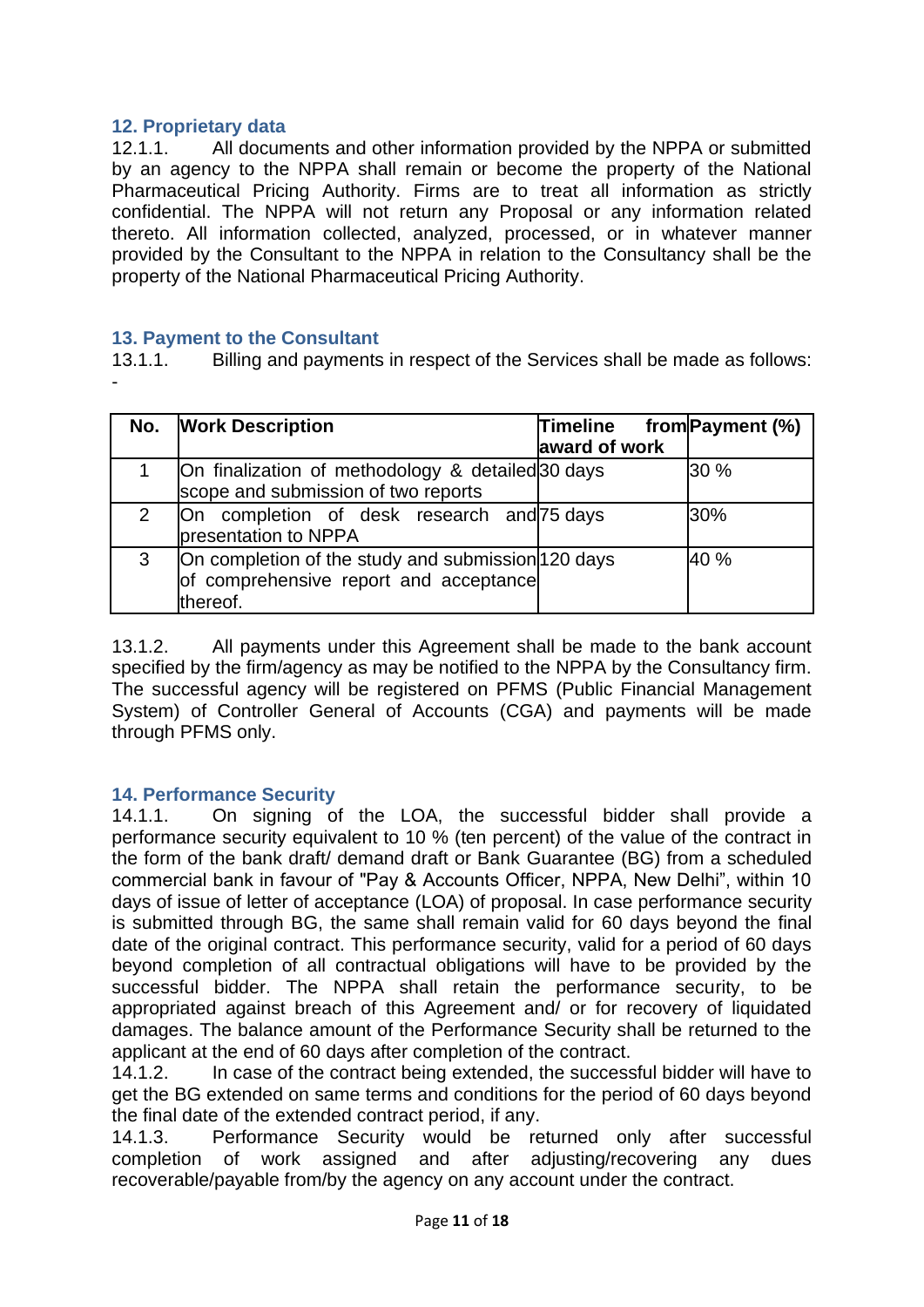14.1.4. The NPPA shall have the right to appropriate the Performance Security, in whole or in part, without notice to the firm in the event of breach of Agreement or for recovery of liquidated damages.

14.1.5. Performance Security shall not be applicable in case the bidder is a Government institution.

### <span id="page-11-0"></span>**15. Penalty**

15.1.1. Any breach in contract will lead to penalty and may lead to termination of the contract. All the documents etc. prepared and developed by the bidder will be the property of the NPPA. All reports, other documents submitted by the bidder pursuant to this work order shall become and remain the property of the NPPA, and the bidder shall, not later than upon termination or expiration of this work order, deliver all such documents, reports etc. to the NPPA, together with a detailed inventory thereof.

15.1.2. If at any given point of time it is found that the bidder has made a statement which is factually incorrect or if the bidder doesn't fulfill any of the contractual obligations, the NPPA may take a decision to cancel the contract with immediate effect. Further, performance security of the consultancy agency may also be forfeited if the performance of the agency is not satisfactory.

#### <span id="page-11-1"></span>**16. Liquidated Damages for error/variation**

16.1.1. In case any error or variation is detected in the reports submitted by the firm and such error or variation is as a result of negligence or lack of due diligence on the part of the firm, the consequential damages thereof shall be quantified by the NPPA in a reasonable manner and recovered from the Consultant by way of liquidated damages, subject to a maximum of 10 % (ten percent) of the Contract Value.

#### <span id="page-11-2"></span>**17. Liquidated Damages for delay**

17.1.1. In case of delay in completion of Services, liquidated damages not exceeding an amount equal to 0.2 % (zero point two percent) of the Contract Value per day, subject to a maximum of 10 % (ten percent) of the Contract Value will be imposed and shall be recovered by appropriation from the Performance Security or otherwise. However, in case of delay due to reasons beyond the control of the Consultant, suitable extension of time shall be granted. In addition, for nonperformance/ delayed performance and /or non-adherence to timelines stipulated in LoA issued by NPPA to agency for the said scope of work, NPPA may forfeit Security submitted as EMD/ Performance Security. Also, the EMD/ Security Deposit/ Bank Guarantee/ Performance Guarantee shall be forfeited in case of any midway unilateral withdrawal from the assignment.

17.1.2. NPPA will have the right to cancel the contract at any time without assigning any reason thereof.

### <span id="page-11-3"></span>**18. Appropriation of Performance Security:**

18.1.1. The NPPA shall have the right to appropriate the Performance Security, in whole or in part, without notice to the firm in the event of breach of Agreement or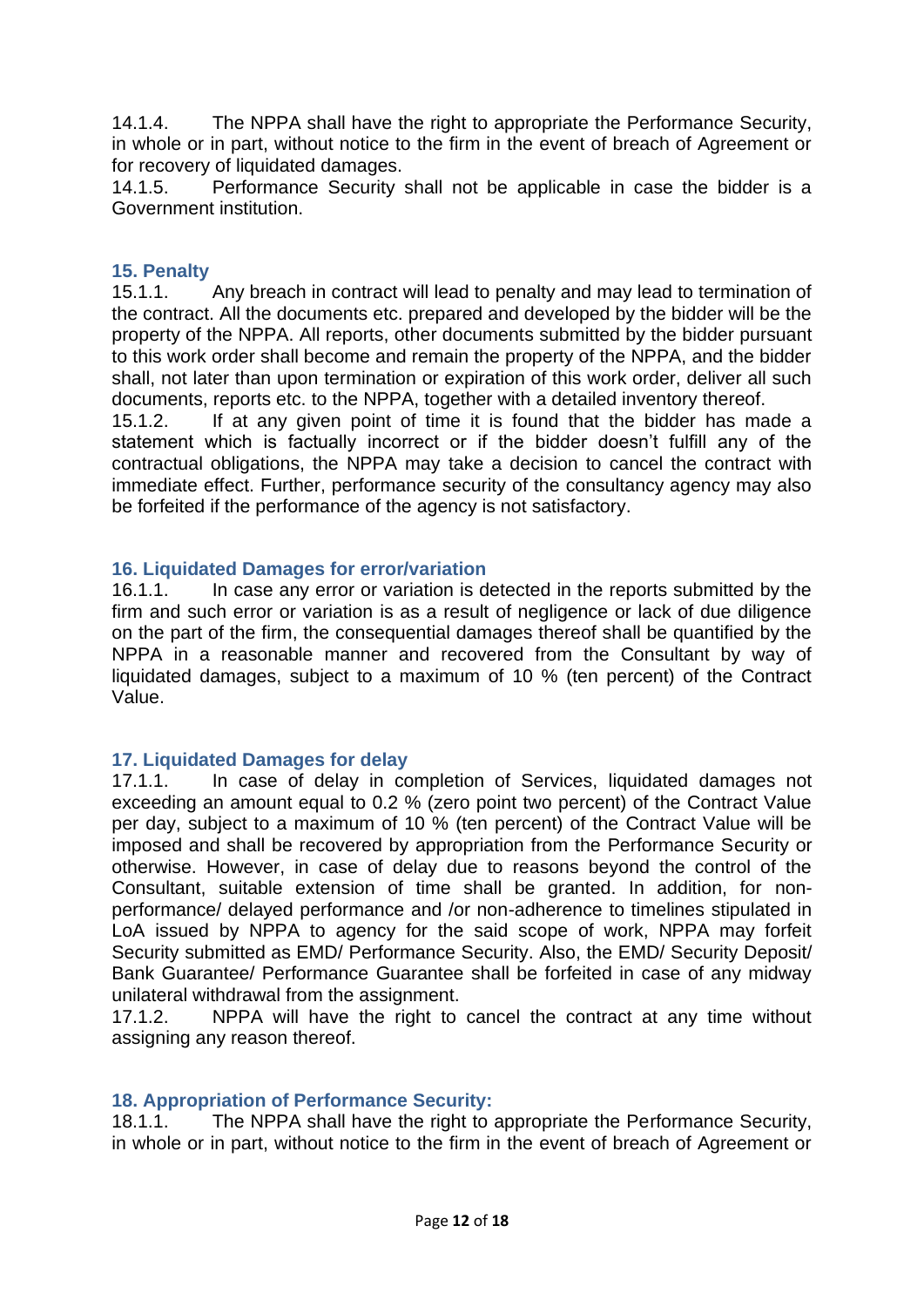for recovery of liquidated damages. The EMD of the successful bidder will be retained as a part of performance security/guarantee in addition to Bank Guarantee.

#### <span id="page-12-0"></span>**19. Commencement of Work:**

19.1.1. The agency shall commence the work immediately on issue of the LOA by the NPPA.

#### <span id="page-12-1"></span>**20. Validity of MOA**

20.1.1. This Memorandum of Agreement (MOA)/ LoA shall be valid until and unless it is expressly terminated. During validity of MOA/ LoA, NPPA and the agency will take effective steps for implementation of MOA/ LoA. Any act on part of NPPA and the agency, after termination of this MOA/ LoA by way of communication, correspondence etc., shall not be construed as an extension of MOA/ LoA.

#### <span id="page-12-2"></span>**21. Force Majeure: -**

21.1.1. For the purposes of this RFP, "Force Majeure" means an event which is beyond the reasonable control of Agency and, which makes the Agency's performance of its obligations under the MoA/ LoA issued under this RFP impossible or so impractical as to be considered impossible under the circumstances.

i) Breach of MoA/ LoA:- The failure of a Party to fulfil any of its obligations under MoA/ LoA shall not be considered to be a breach of, or default under the MoA/ LoA in so far as such inability arises from an event of Force Majeure, provided that Party affected by such an event

- a) has taken all reasonable precautions, due care and reasonable alternative measures in order to carry out terms and conditions of the MoA/ LoA/ RFP, and
- b) has informed other Party as soon as possible about occurrence of such an event.

ii) Extension of Time:- Any period within which a Party shall, pursuant to the MoA/ LoA, complete any action or task, shall be extended for a period equal to time during which such Party was unable to perform such action as a result of Force Majeure.

#### <span id="page-12-3"></span>**22. Failure & termination clause**

22.1.1. Time and date of delivery and period of execution shall be essence of the contract. If Agency fails to deliver the services thereof within the period fixed for such delivery in the schedule or at any time repudiates the contract before the expiry of such periods, the NPPA may without prejudice to any other right or remedy available to the agency recover damages for breach of the contract as under:-

- a) Recover from the Agency as liquidated damages which will be charged by way of penalty, as specified in the Clause 20 (Penalty Clause).
- b) Cancel the contract or a portion thereof by serving prior notice of one month to the Agency.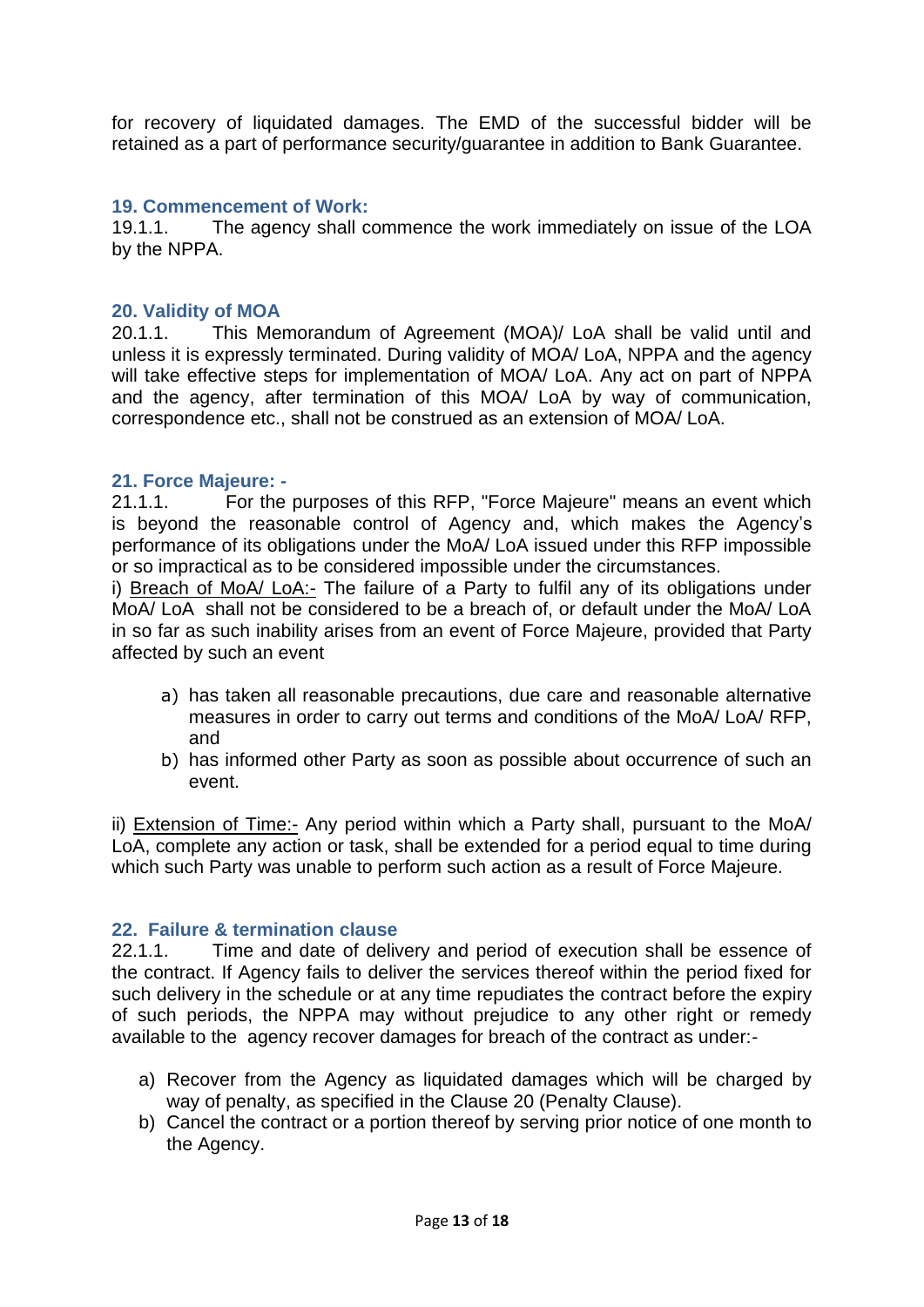c) NPPA may take a decision to cancel the contract with immediate effect and / or debar / blacklist the bidder from bidding prospectively for a period of 3 years or as decided by NPPA or take any other action as deemed necessary.

### <span id="page-13-0"></span>**23. Amendment to RFP:**

23.1.1. At any time prior to the last date of receipt of bids, the NPPA may for any reason, whether at its own initiative or in response to a clarification request by the prospective bidders, modify the RFP documents by an amendment. In order to provide prospective bidders reasonable time for taking the amendment into account in preparing their bids, the NPPA may at its discretion, extend the last date for receipt of bids and/or make other changes in the requirements set out in the RFP.

### <span id="page-13-1"></span>**24. Disclaimer**

24.1.1. The NPPA shall not be responsible for any late receipt for any reasons whatsoever. The applications received late will not be considered.

### <span id="page-13-2"></span>**25. Miscellaneous Clauses**

- a) The Selection Process shall be governed by, and construed in accordance with, the laws of India and the Courts at Delhi shall have exclusive jurisdiction over all disputes arising under, pursuant to and/or in connection with the Selection Process.
- b) The agency shall notify to NPPA of any material change in its status or shareholding, in particular, where such change would impact on performance of obligations under the MoA/ LoA.
- c) Any failure or delay on part of NPPA to exercise right or power under MoA/ LoA shall not operate as waiver thereof.
- d) Workers, employees, staff or agents engaged or employed by or on behalf of the agency shall not be deemed to be worker, employee, staff or agents of NPPA under any circumstances what so ever and there is no such agreement for or regarding workers of the agency as well as of NPPA.
- e) Notwithstanding anything in the MoA/ LoA, in no event shall NPPA be liable under laws of contract, tort, misrepresentation warranty, negligence, strict liability or otherwise, for any special indirect, incidental or consequential damages (including loss of profit arising out of in connection with the MoA/ LoA).
- f) Neither execution and delivery by the agency of the MoA/ LoA nor performance by the agency of its obligations hereunder will violate, conflict with, or result in breach of, or constitute a default under, any provision of law, statute, rule or regulation or any judgment, order, or decree of any court of governmental body applicable to it, or its articles of incorporation or by-laws.

#### <span id="page-13-3"></span>**26. Laws governing the RFP/ Contract-**

26.1.1. This RFP/ contract shall be governed by the Laws of India for time being in force.

### <span id="page-13-4"></span>**27. Jurisdiction of Courts**

27.1.1. Any dispute on selection/rejection and/or implementation/cancellation/ withdrawal of the proposal/ project under this RFP will be subject to Courts/Tribunal having jurisdiction over Delhi only.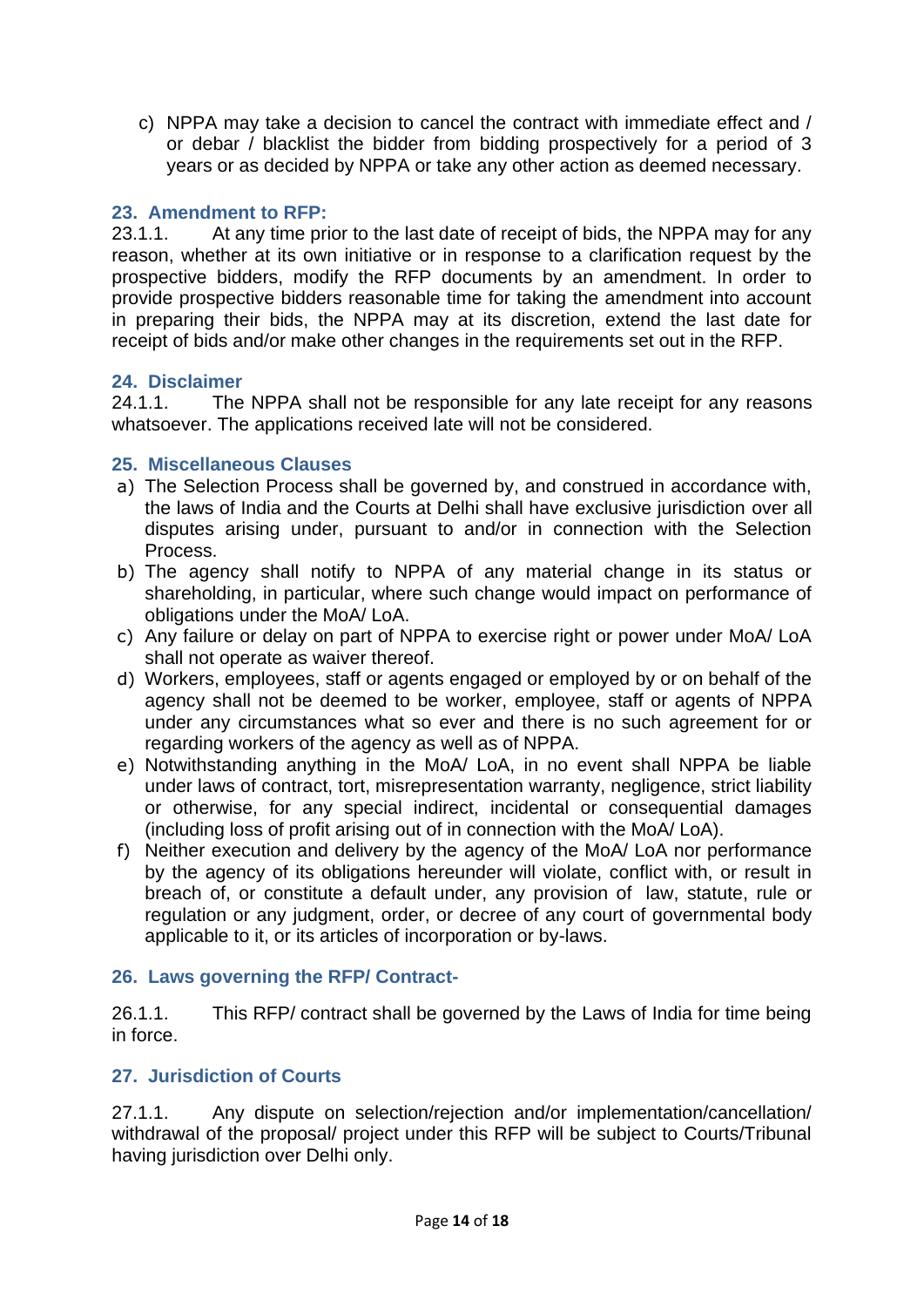#### **Annexure I TECHNICAL BID FORM (Please refer clause 9.1.1 (b) of the RFP)**

| [Provide here a brief (not more than one page) description of the |
|-------------------------------------------------------------------|
|                                                                   |
|                                                                   |
|                                                                   |
|                                                                   |
|                                                                   |
| 2018-19<br>2019-20<br>2020-21                                     |
| 2018-19<br>2019-20<br>2020-21                                     |
|                                                                   |
|                                                                   |
| Yes/No                                                            |
|                                                                   |

### **Details of previous assignments/ research**

| B - Consultant's Experience                                             |  |
|-------------------------------------------------------------------------|--|
| [Using the format below, provide information on each assignment/        |  |
| research for which your entity, and each associate for this assignment, |  |
| was contracted for carrying out services similar to the ones requested  |  |
| under this assignment.]                                                 |  |
| Assignment name:                                                        |  |
| Approx. value of the contract                                           |  |
| (in Rupees):                                                            |  |
| Country: Location within country:                                       |  |
| Duration of assignment                                                  |  |
| (in months):                                                            |  |
| Name of client                                                          |  |
| <b>Address</b>                                                          |  |
| Start date (month/year):                                                |  |
| Completion date (month/ year):                                          |  |
| Name of associated Consultants, if any:                                 |  |
| Name of senior professional staff of your firm involved and functions   |  |
| performed (indicate most significant profiles such as Project           |  |
| Director/Coordinator, Tea m Leader):                                    |  |
| Narrative description of Project: Description of actual services        |  |
| provided by your staff within the assignment:                           |  |

Note: For each study, the applicant is required to submit the complete details as per this annexure separately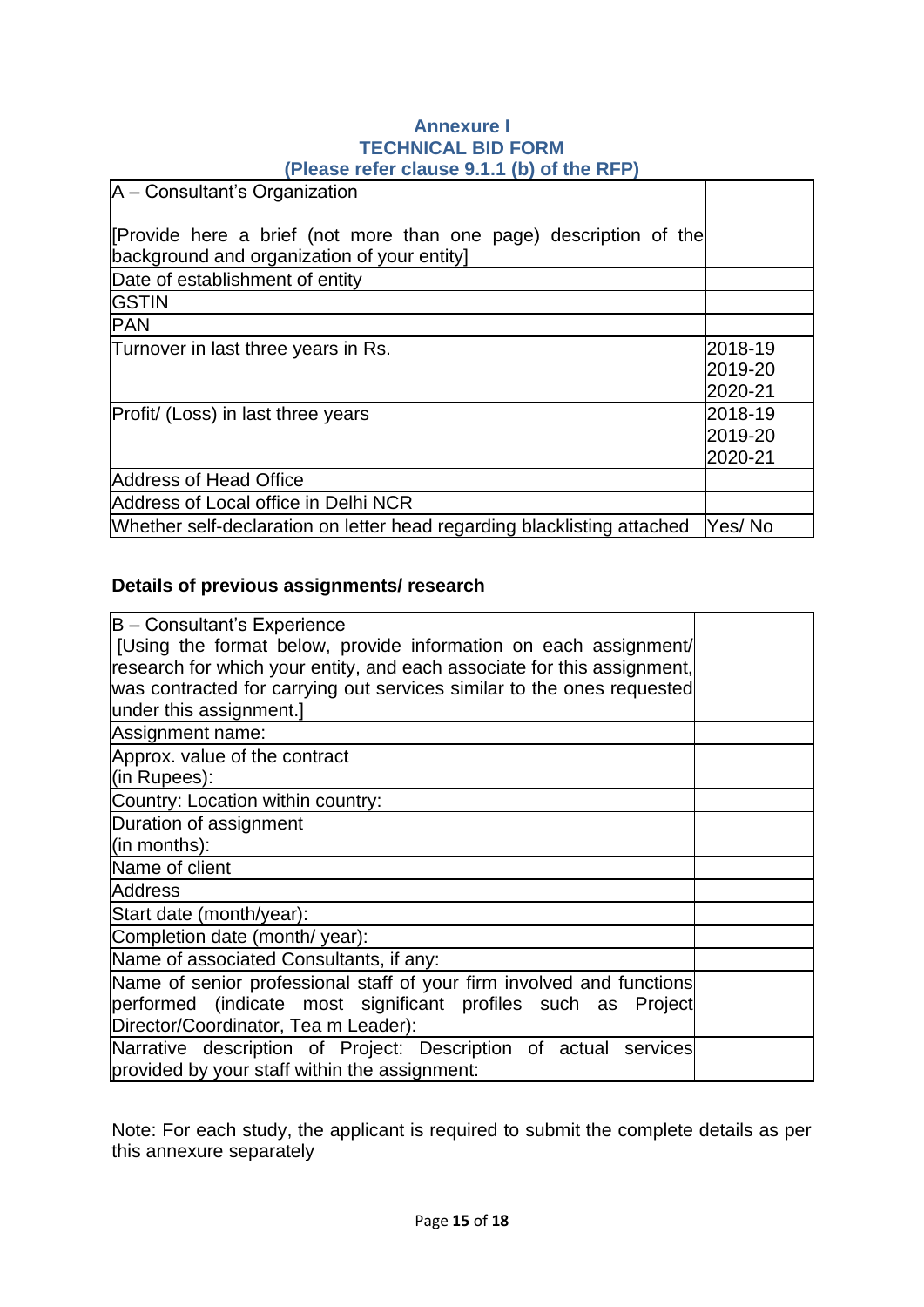#### **Annexure-II FINANCIAL BID**

### **(Pl. refer to clause 9.1.1(c) of the RFP)**

<span id="page-15-0"></span>The Deputy Director (M&E) National Pharmaceutical Pricing Authority 3rd/ 5th Floor, YMCA Cultural Center Building, 1, Jai Singh Road, New Delhi, India – 110001

#### **RFP Dated XX/XX/2021: Engagement of Agency**

We, the undersigned, offer to render the services in accordance with your RFP Dated XX/XX/2021 and our Proposal dated XX/XX/2021. Our Financial Proposal is for the sum of Rs. ………………. [amount(s) in words and figures]. The said figure is excluding applicable taxes.

2. Our Financial Proposal shall be binding upon us subject to the modifications resulting from arithmetic correction, if any, up to expiry of the validity period of the Proposal, i.e. [date].

I/We understand you are not bound to accept any Proposal you receive.

Yours sincerely,

(Signature of Authorized Signatory)

| Name & Title of Signatory:       |  |
|----------------------------------|--|
| Name of the Firm                 |  |
| Address                          |  |
| E-mail                           |  |
| Telephone                        |  |
| Fax                              |  |
| (Name and seal of the Applicant) |  |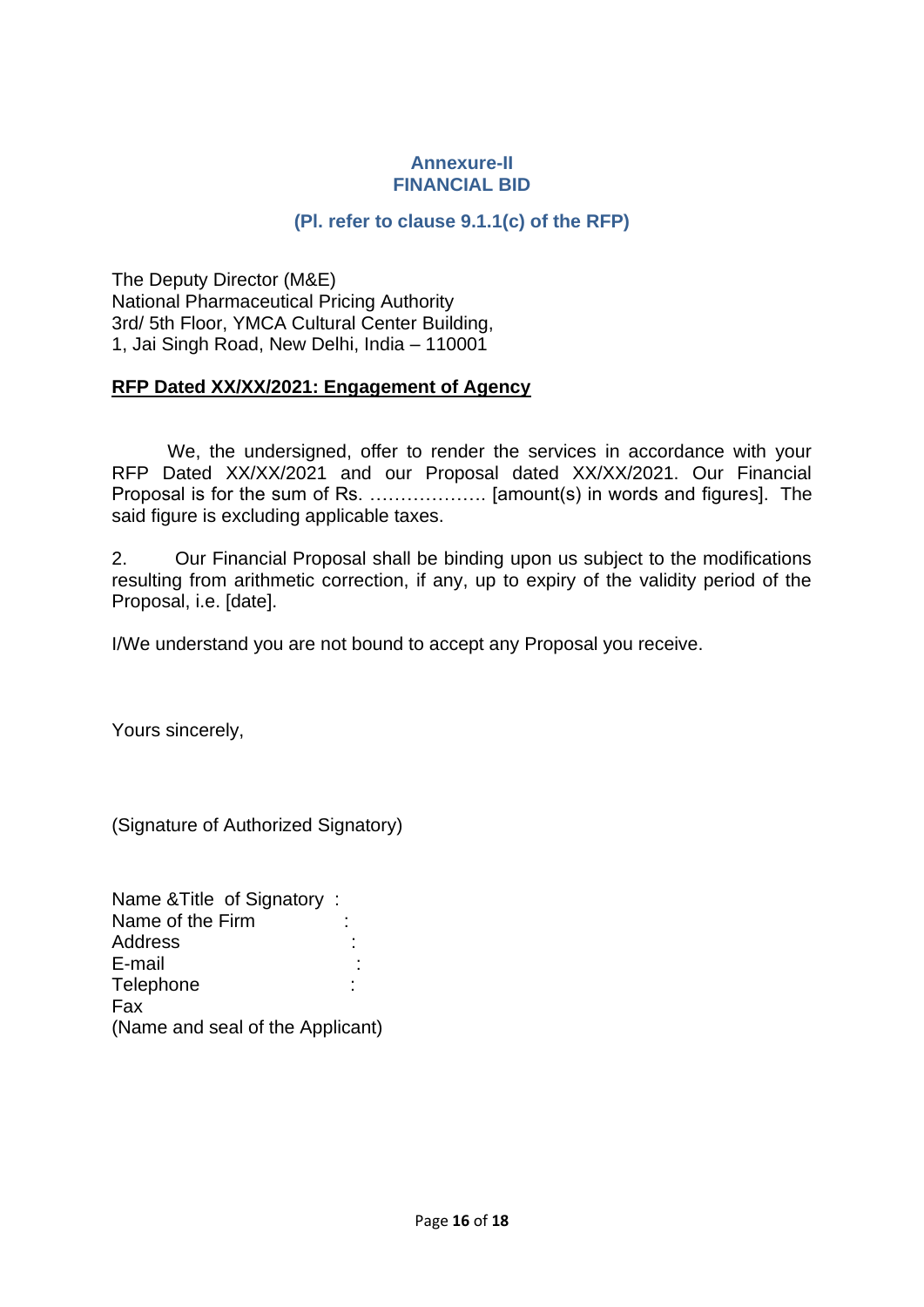#### **Annexure- III GENERAL DESCRIPTION OF TEAM**

# **(Pl. refer to clause 9.1.1(d) of the RFP)**

<span id="page-16-0"></span>

| SI. No.                       |  |
|-------------------------------|--|
| Name of Team Leader & members |  |
| Position                      |  |
| Qualification                 |  |
| Experience                    |  |

Note: Provide details of each team member separately